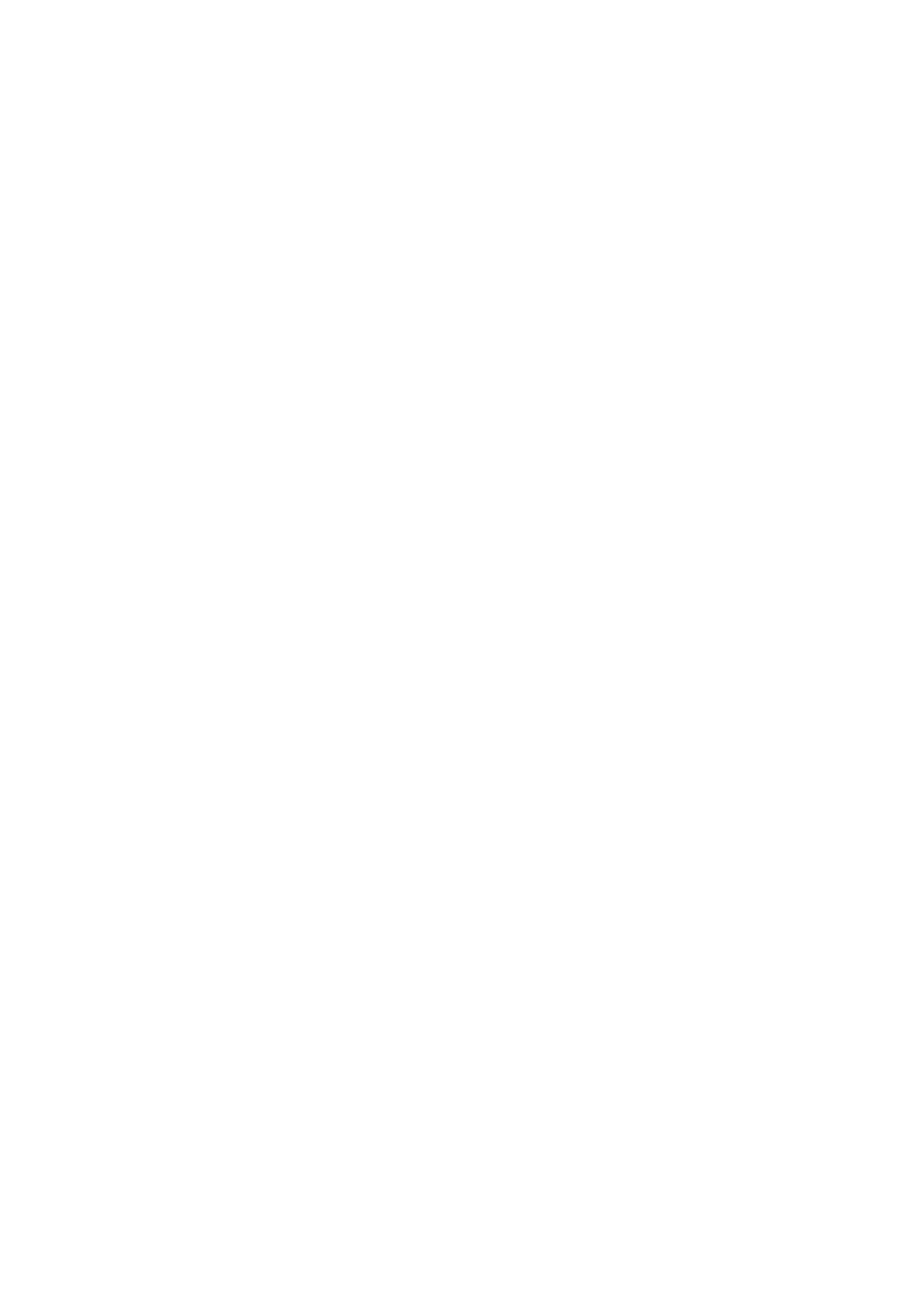## **Contents**

| Chairperson's Report                | 2  |
|-------------------------------------|----|
| Director's Report                   | 3  |
| Board of Management                 | 5  |
| <b>STTARS Staff</b>                 | 7  |
| Acknowledgements                    | 8  |
| <b>Client Statistics</b>            | 9  |
| Independent Auditor's Report        | 11 |
| Board Report                        | 12 |
| Statement by Members of             |    |
| the Board of Management             | 12 |
| Statement of Income and Expenditure | 13 |
| <b>Balance Sheet</b>                | 15 |
| <b>Notes</b>                        | 16 |

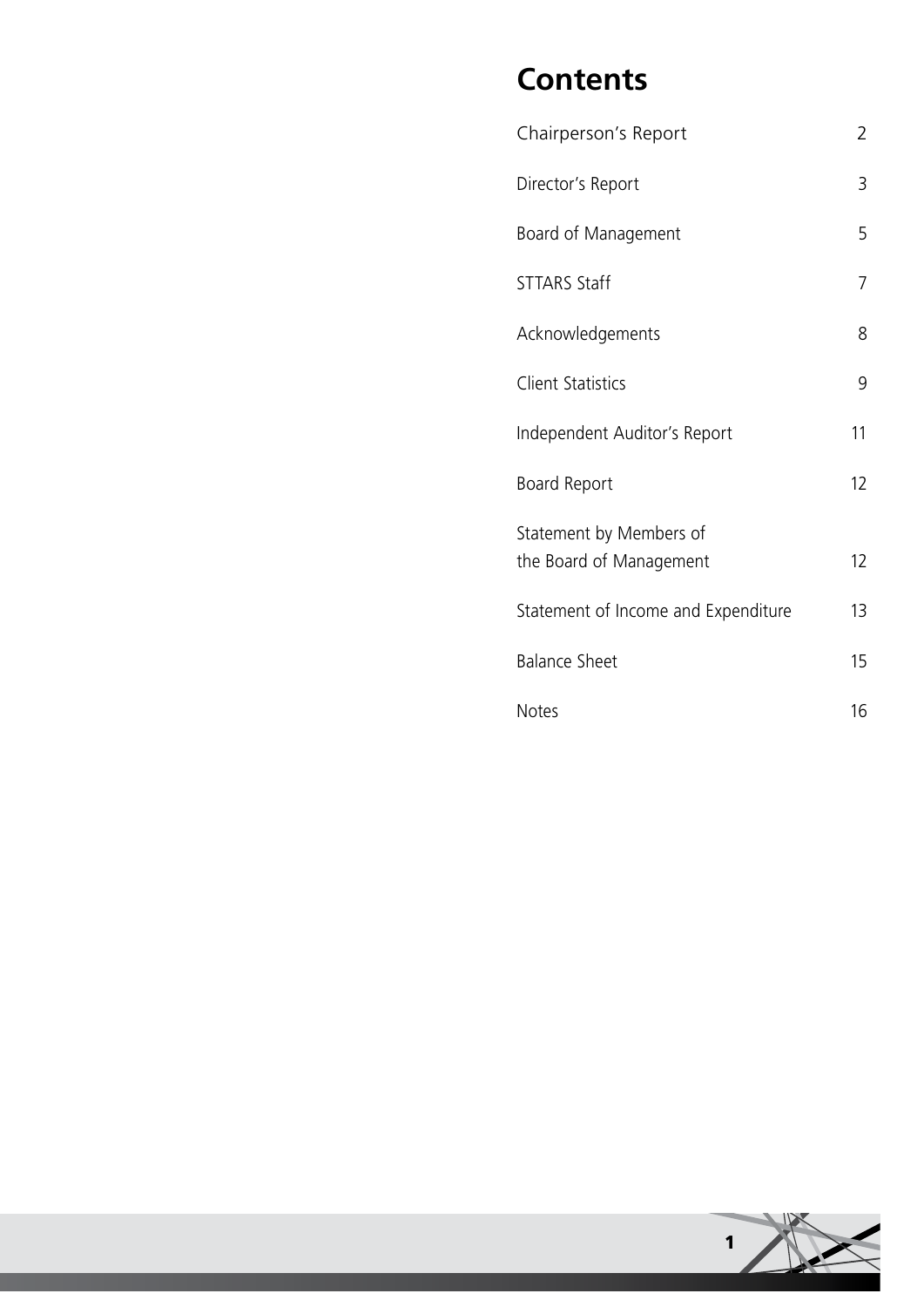

## **Chairperson's Report**

*The last financial year was 'business as usual' overlaid with the commencement of a Board planning process to explore how STTARS can consolidate its base and extend its operations.* 

Space for staff and programs has been an issue for sometime. As the Director reports, we have increased our office space so that we have two service delivery bases and therefore the capacity to expand our services. The Board will continue to explore opportunities to further develop services for people who have experienced torture and trauma.

Governance is important and while some valued Board members resigned during the last 12 months, we are delighted to have recruited new Board members who bring special and relevant skills to STTARS.

We farewelled Dr. Jill Benson, Rowan Nicholson, Ayen Kuol and Nagita Kaggwa and thank them for their efforts on behalf of STTARS. We welcomed Michael Colmagro as our new Treasurer, Gido Mapunda, Kevin Liston and most recently, George Pazman. Thanks are due to David Shepherd, Dilip Chirmuley, Monica Leahy and Cheryl Green for their continued support and expertise as members of the STTARS Board. Nilofar Najimi continues to bring the young person's perspective and experience of being a new arrival making her way in a new country.

Over the period of this report the Board has paid particular attention to supporting and managing our staff. For example, it initiated a performance review for the Director. Considerable attention has been paid to the need for a dedicated position for day-to-day support and supervision of staff. Following an extensive process, the Board agreed to introduce a new part-time position and subject to review, this is likely to be made ongoing.

STTARS has responded to the new and emerging service delivery needs of asylum seekers being held in detention on the mainland. For example, the Department of Immigration and Citizenship has contracted STTARS to provide torture and trauma services to people who have been placed at Port Augusta.

At an advocacy level, STTARS organised a Public Forum on asylum seekers in May with Richard Towle, UNHCR Regional Representative for Australia, New Zealand, Papua New Guinea and South Pacific as a guest speaker along with Kevin Liston. The Forum was very well attended and the information clearly challenged myths and fears promulgated in relation to people arriving in this country by boat seeking asylum.

It is a source of concern and dismay that in the recent Federal election, asylum seekers were once again the focus of considerable scaremongering and this highlights the need for continuing public education.

STTARS has continued to work in partnership with local agencies in the interests of the wellbeing of people who have experienced torture and trauma. Importantly, it also maintains partnerships at a national level to promote sound policies, funding arrangements and alliances for the good of this population group.

The nature of tendering and funding arrangements continues to engender some uncertainty about the future. In every other respect, STTARS is well placed to continue to serve its client group in a confident, skilled, and professional manner.

May Ellis

**Marj Ellis** *Chairperson*

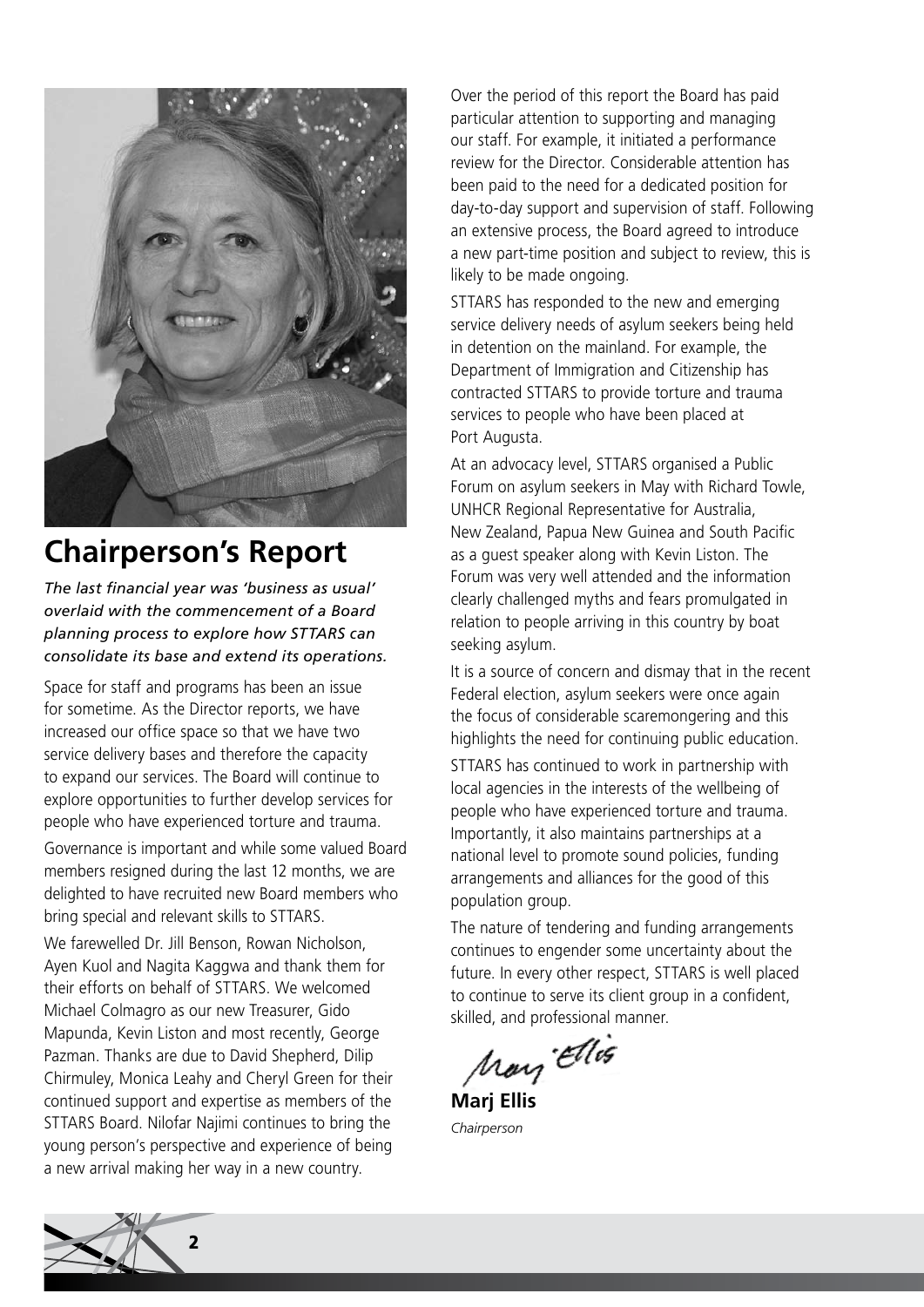

## **Director's Report**

#### *It has been a challenging 12 months to say the least!*

This time last year I expressed optimism at the positive changes we were beginning to see in Australia's treatment of refugees seeking asylum. How very sad it has been to realise that there are still so many people who react with fear and hostility to asylum seekers.

How very discouraging to witness once again the willingness of some politicians and journalists to manipulate this fear and seek to reduce to simplistic slogans the immensely complex problems facing the world.

With goodwill and a willingness to take on our fair share of responsibility in the region, hopefully Australia can create a more generous response to those whose lives have been torn apart by forces beyond their control.

In May STTARS responded to a request from the Department of Immigration and Citizenship to provide counselling to Unaccompanied Minors housed in the Immigration Detention facility in Port Augusta. This program built on the experience we gained delivering a similar program on Christmas Island in the previous year.

Special mention must go to Anna Gilfillan and Dana Peters who responding at very short notice, generously offered to make the move to Port Augusta.

In addition to our work in detention environments, we find we are working with an increasing number of asylum seekers who arrive by air rather than boat. Asylum seekers who arrive by air are not usually detained because they enter the country on temporary visas. For this reason they are less visible to the public than those who arrive by boat (even though the number of air arrivals is higher). In addition to counselling they commonly present with urgent needs for income support, housing and health care.

The protection claims process itself is also extremely stressful, particularly for those who have had to leave family members behind in dangerous circumstances. As our Counsellors will testify, this is hard and sometimes heartbreaking work. Not every claim has a happy ending and the process for some can take years.

STTARS continues to respond to an average of 26 new referrals per month. To be able to provide people with support as quickly as possible we have been running Welcome Groups. These provide clients with a mixture of health education and strategies for self-care as well as social connection while waiting to see a Counsellor. Anyone referred to STTARS is welcome to attend these groups.

The range of services provided by STTARS includes counselling for individuals and families, a child and youth program, casework and advocacy support, a natural therapies clinic, a GP clinic, a psychiatric clinic and a number of different groups and community development activities. Client feedback and exit interviews consistently indicate an 85% - 90% satisfaction rate with STTARS services. In cases where dissatisfaction was expressed it was most frequently due to STTARS' inability to provide a solution to issues over which we have limited influence or control, i.e. visa claim outcomes or difficulties obtaining suitable housing.

My thanks go to all the staff at STTARS, both paid and volunteer. Their professionalism and commitment to our clients and to the organisation is what makes this quality of work possible.

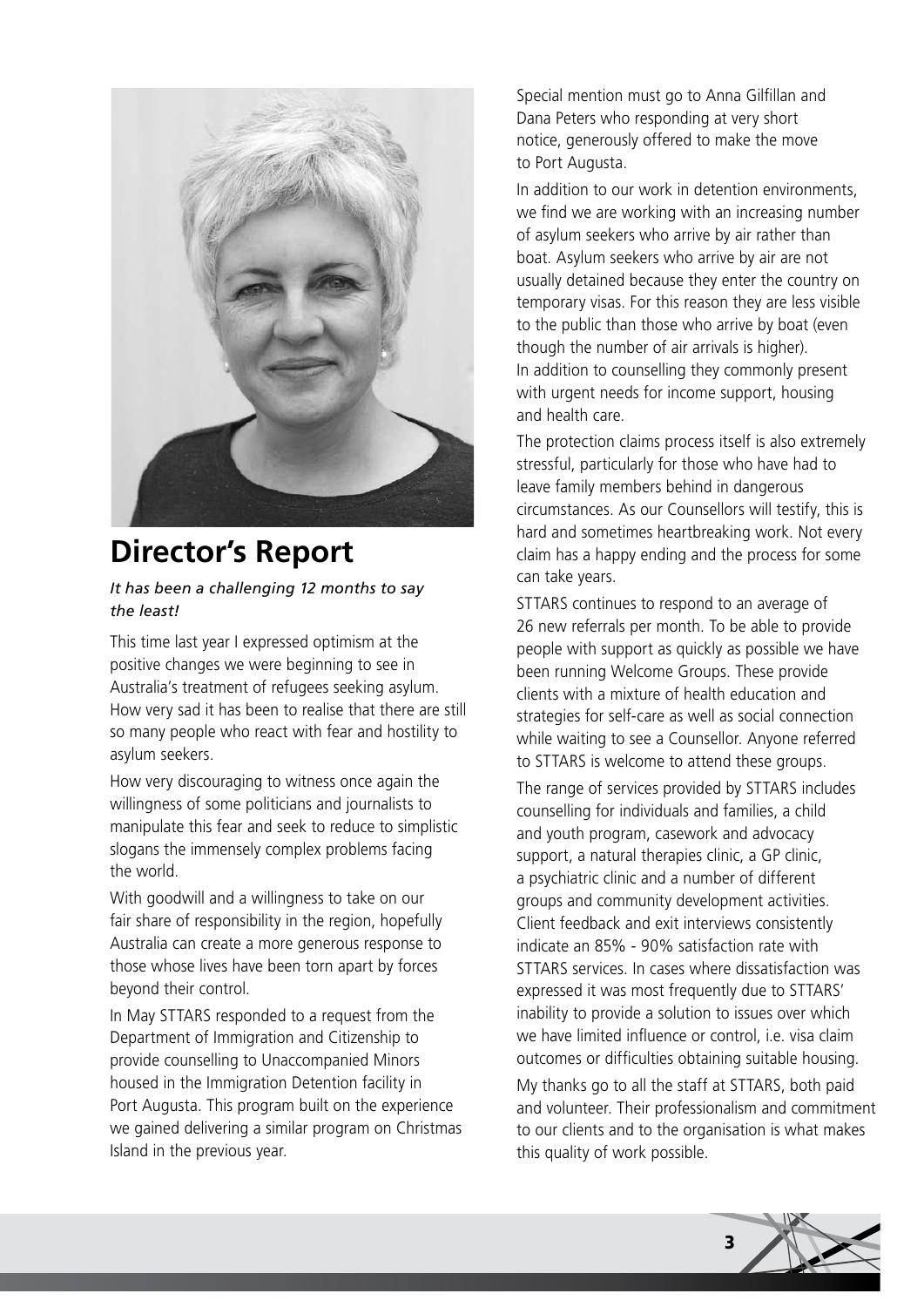There have been some significant changes in the staff team. Robyn Smythe has been appointed Client Services Manager. She originally came to STTARS as a student on placement in 2000 and since then has worked in a number of roles including most recently as a Senior Counsellor. In the Adult team we welcomed new Counsellor Advocates, Imbi Roshan Zadeh and Kim Tenzin. In the Child and Youth team we were sorry to see Anne Bourne go, but pleased to be joined by Dave Wild. In the Clinic we welcomed Mental Health Nurse Hoda Hamidi and also Psychologist John Raftery who specialises in post-conflict traumatic stress. And last but not least, we welcomed Sarah Atkinson as our new Intake Officer and Muslima Huka in Reception.

STTARS values working in partnership with other agencies to extend the services provided to survivors of torture and trauma well beyond what could be achieved by any agency working alone. We continued our long standing collaboration with key staff from Child and Adolescent Mental Health Services and the SA Dept. of Education and Children Services in providing therapeutic services to newly arrived students from refugee backgrounds and are working to develop a program supporting the transition of refugee students into mainstream schools.

We have partnered with Multicultural Youth SA and with Baptist Care SA in delivering programs for young people from refugee backgrounds. We continue to have very close working relationships with the Migrant Health Service and the Families SA Refugee Services, sharing many clients and even some staff!

A highlight of the year was the opportunity to lease additional premises on Churchill Road in Kilburn.

We plan to keep our Hawker St premises for adult counselling and physical therapy consultations and use the new Churchill Rd facility primarily for work with families and young people.

For a long time now there hasn't been enough room for group activities or gatherings at Hawker Street and it has been fantastic to be able to have so much more space to work in.

Another highlight was the 3rd National Conference of Services for Survivors of Torture and Trauma hosted in February by Foundation House in Victoria. This conference is held every five years and brings together people from all over Australia and New Zealand who work with survivors of torture and trauma. It provides an invaluable opportunity



to come together and exchange ideas and expertise and develop professional networks.

Britta Sydhoff, Secretary General of the International Rehabilitation Council for Torture Victims was this year's keynote speaker.

We are very sad to be farewelling Dr Michael Lee who is retiring from work at STTARS after more than 15 years. It is almost impossible to adequately describe the gap he will leave. Michael has won a place in the hearts of so many, clients and staff alike. Unstinting with his generosity and willingness to squeeze in one more patient, Michael's experience, passionate advocacy and gentle skill and strength as a therapist will be greatly missed.

RANGConch.

**Bernadette McGrath** *Director*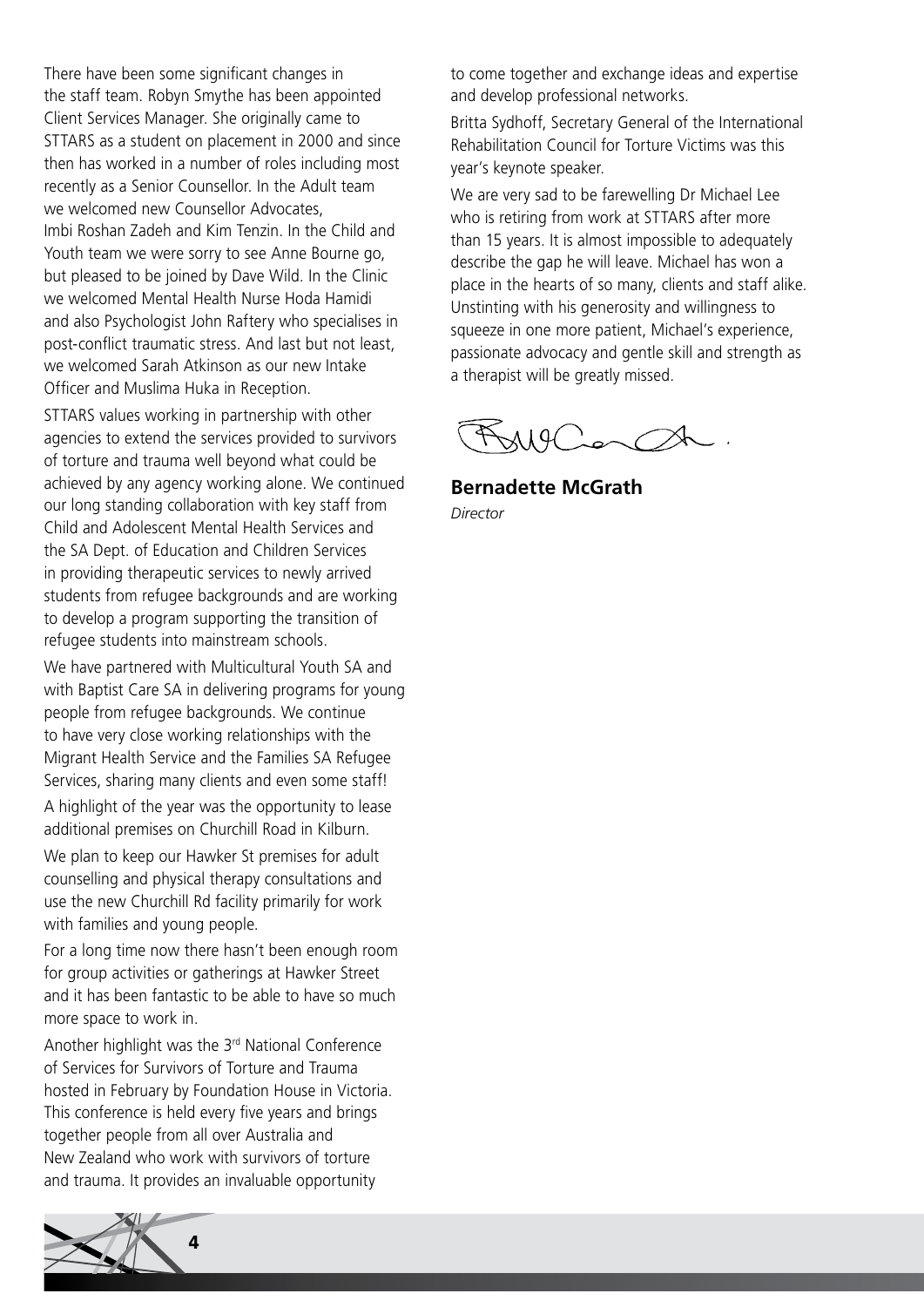## **Board of Management**

#### Marj Ellis *Chairperson*

Marj is a Social Worker by profession who has worked as a Manager for over 15 years in welfare and community health. She is also a member of the SACOSS Policy Council and the SACOSS Board. She was responsible for the Migrant Health Service for a number of years and has a good understanding of the issues confronting refugees and asylum seekers.

Marj has a strong commitment to social justice, to working in partnership with people and agencies and to good governance. These values are reflected in her approach to all she does.

#### Michael Colmagro *Treasurer*

Michael has been the Manager Financial Services with the Community Business Bureau since 1999 and is a member of their Executive team.

He has a Bachelor of Arts (Accounting) from the University of SA and has been a member of the Australian Society of Certified Practicing Accountants for more than 15 years.

#### David Shepherd *Secretary*

David has a keen interest in other cultures and has travelled widely including working in Malaysia as an Australian Volunteer Abroad and in Venezuela as a telecommunications Technical Expert under a United Nations development program.

A founding member of the Indo-China Refugee Association (now ARA), he and his wife Martha welcomed and hosted many families from Vietnam, Laos and Cambodia during the 1970s and 1980s. He retired from a career as an engineer and manager in the telecommunications industry.

#### Dilip Chirmuley AM JP

Since arriving in Australia in 1966, Dilip has taken an interest in the welfare of people from culturally and linguistically diverse backgrounds. He has served for many years on the SA Ethnic Affairs Commission and is a member of the Multi-Faith Association of SA.

In recognition of his work Dilip was awarded a Centenary Medal in 2001 for Services to Australian Society. He was made a Member in the General Division of the Order of Australia in 2006 for "leadership roles in a range of multicultural, religious and Hindu organisations".



*STTARS Board of Management (l-r): David Shepherd, Gido Mapunda, Nilofar Najimi, Kevin Liston, Marj Ellis, Monica Leahy, Michael Colmagro, Cheryl Green, George Pazman. Absent: Dilip Chirmuley AM JP*

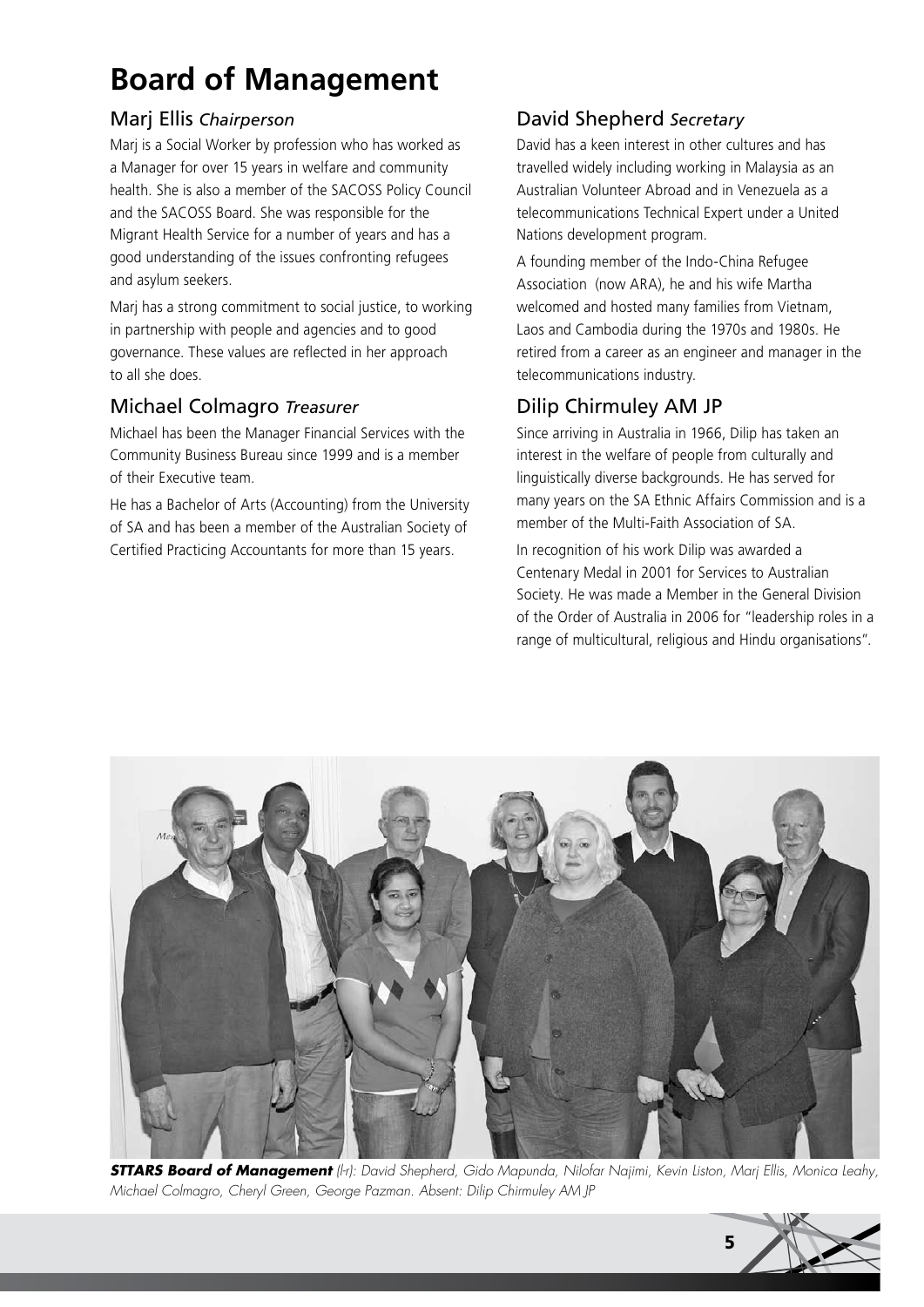#### Cheryl Green

Cheryl is a Registered Nurse working in Child & Adolescent Mental Health Services. She has held a number of leadership and management positions throughout her career. In her current role, Cheryl provides leadership and coordination for services to young people with serious mental health issues.

Many of these young people have experienced significant trauma and disruption to their lives. In previous positions Cheryl has provided leadership for regional services to the CALD community. This has led to an ongoing interest in working with and linking to community supports for young people from refugee and migrant communities.

#### Monica Leahy

Monica has a background as an ESL teacher and also served as Education Officer for the SA Migration Museum.

In 2000 Monica joined the Public Service as a project officer with responsibility for coordinating State-funded services for people released from immigration detention. She subsequently worked on cultural diversity projects in the disability and ageing sectors.

Monica is a member of the Multicultural Writers Association of Australia, the FGM (Female Circumcision) Education Program Advisory Committee, SA Refugee Health Network and is Chair of the Board of Management for MALSSA Inc, the Multicultural Disability Advocacy agency in SA.

#### Kevin Liston

Kevin is the Community Development Team Leader and Settlement Adviser at Refugee Services, Families SA. He is a Board member of the Refugee Council of Australia.

Kevin was the Director of ARA (Australian Refugee Association) from 1983 to 2009 and a Board Member of ARA Jobs Pty Ltd from 1998 to 2009 (Chairperson from 2007). He served as a member of the Refugee Resettlement Advisory Council to the Minister for Immigration and Citizenship from 1996 to 2009.

Kevin comes from a bilingual background in Ireland. He studied and worked in Ireland, Scotland, Italy, Kenya and USA before migrating to Australia in 1982.

#### Gido Mapundo

Born in Tanzania, Gido came to Australia in 1978 to study at Monash University as a post-graduate student in Business Management.

He worked in Melbourne for many years before moving to Adelaide where he is currently a lecturer the University of South Australia's School of Management.

He is the Chairperson of the Tanzanian Community Association (SA) and an Executive member of the African Communities Council of South Australia.

#### Nilofar Najimi

Nilofar is a student completing her Certificate IV in Community Services with the aim of entering Social Work next year. She is a former student of Thebarton Senior College where she received the Caltex Award for best all round student in 2007.

As a student, Nilofar was actively involved in supporting and mediating for fellow students who had recently arrived into Australia. Her community service is outstanding and Nilofar is now regularly asked to speak about her experiences both here and in Afghanistan. She is actively involved in her community and many committees such as the Australian Red Cross Youth Advisory Committee, Rotaract and Save the Children.

#### George Pazman

George migrated to Australia in 1950 at the age of nine with his parents as refugees from post war Eastern Europe. In 1967 George started his own successful business in finance and insurance and continues to act in the role of Managing Director.

George has pursued a number of philanthropic interests ranging from a consultancy with AusAid in Asia and Eastern Europe to education projects with street kids and disabled children in South America.

As a former refugee and someone who watched his own parents struggle with the demands of resettlement George is keenly interested in helping people from refugee backgrounds.

#### We farewelled the following retiring Board Members

Dr Jill Benson Ms Ayen Kuol Ms Nagita Kaggwa Mr Rowan Nicholson

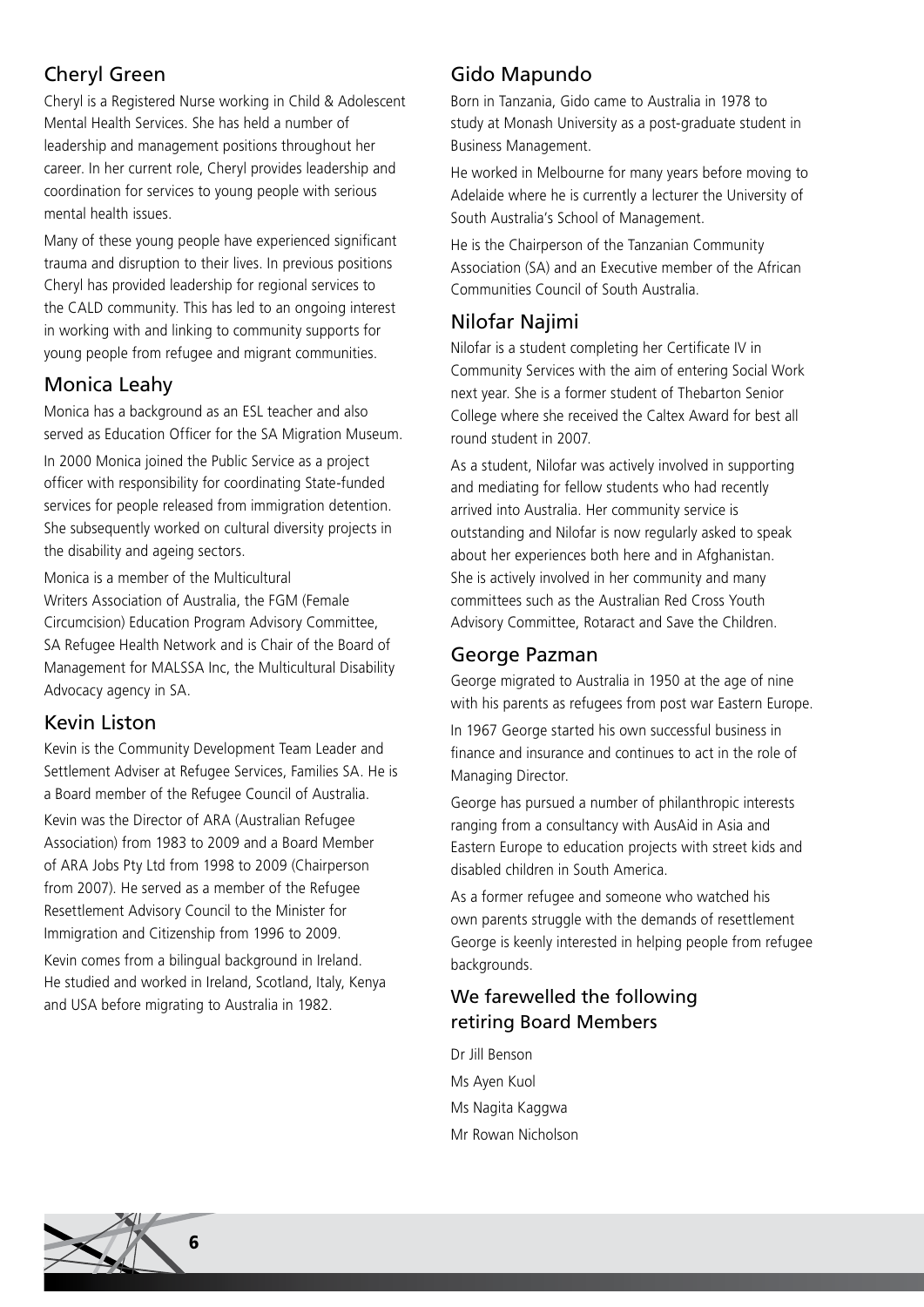## **STTARS Staff**

Management Bernadette McGrath *– Director*

#### Administration

Alica Varesanovic – *Office Manager* Sarah Atkinson *– Intake Officer* Sallyanne Scholefield *– Finance Officer* Steve Sokvari *– Data and Resource Officer*

#### Counselling Team

Robyn Smythe *– Client Services Manager* Steve Thompson *– Senior Counsellor Advocate* Anne Bourne *– Counsellor Advocate* Michael Caruana *– Counsellor Advocate* Anna Gilfillan *– Counsellor Advocate* Hoda Hanifi *– Mental Health Nurse Educator* AnaMaria Allimant Holas *– Counsellor Advocate* Dana Peters *– Counsellor Advocate* Kim Tenzin *– Counsellor Advocate* Nicola Trenorden *– Counsellor Advocate* Imbi Roshan Zadeh *– Counsellor Advocate* Dave Wild *– Counsellor Advocate*

## Clinic Professor Daya Somasundaram *– Psychiatrist*

Dr Michael Lee *– GP Therapist* John Raftery *– Psychologist*

#### Community Team

Manon van Zuijleh *– Community Development Coordinator* Slavica Dedijer *- Caseworker Advocate* Zarpana Babarkharkil *- Caseworker Advocate*

#### Natural Therapies Program

Chris Rose *– Coordinator* Lyn Butler *– Volunteer Massage Therapist* Bert Heisters *– Volunteer Massage Therapist*

#### Volunteers

Juma Abuyi Ring Awak Alex Barrington Mostyn Clarke Akaash Dhami Jasbir Dhami Karen Hannaford Cherith Harvey



*STTARS Service Staff (l-r): Alica Varesanovic, Dr John Raftery, Sarah Atkinson, Candy Hyde (obscured), Manon van Zuiljen, Robyn Smythe, Anna Gilfillan, Ana Maria Holas, Zarparna Babarkharkil, Sox Sokvari, Kim Tenzin, Nicola Trenorden, Imbi Roshan-Zadeh, Bernadette McGrath, Dr Michael Lee, Dave Wild and Steve Thompson. Absent: Michael Caruana, Slavica Dedijer, Hoda Hanifi, Dana Peters, Chris Rose, Sallyanne Scholefield and Dr Daya Somasundaram.*

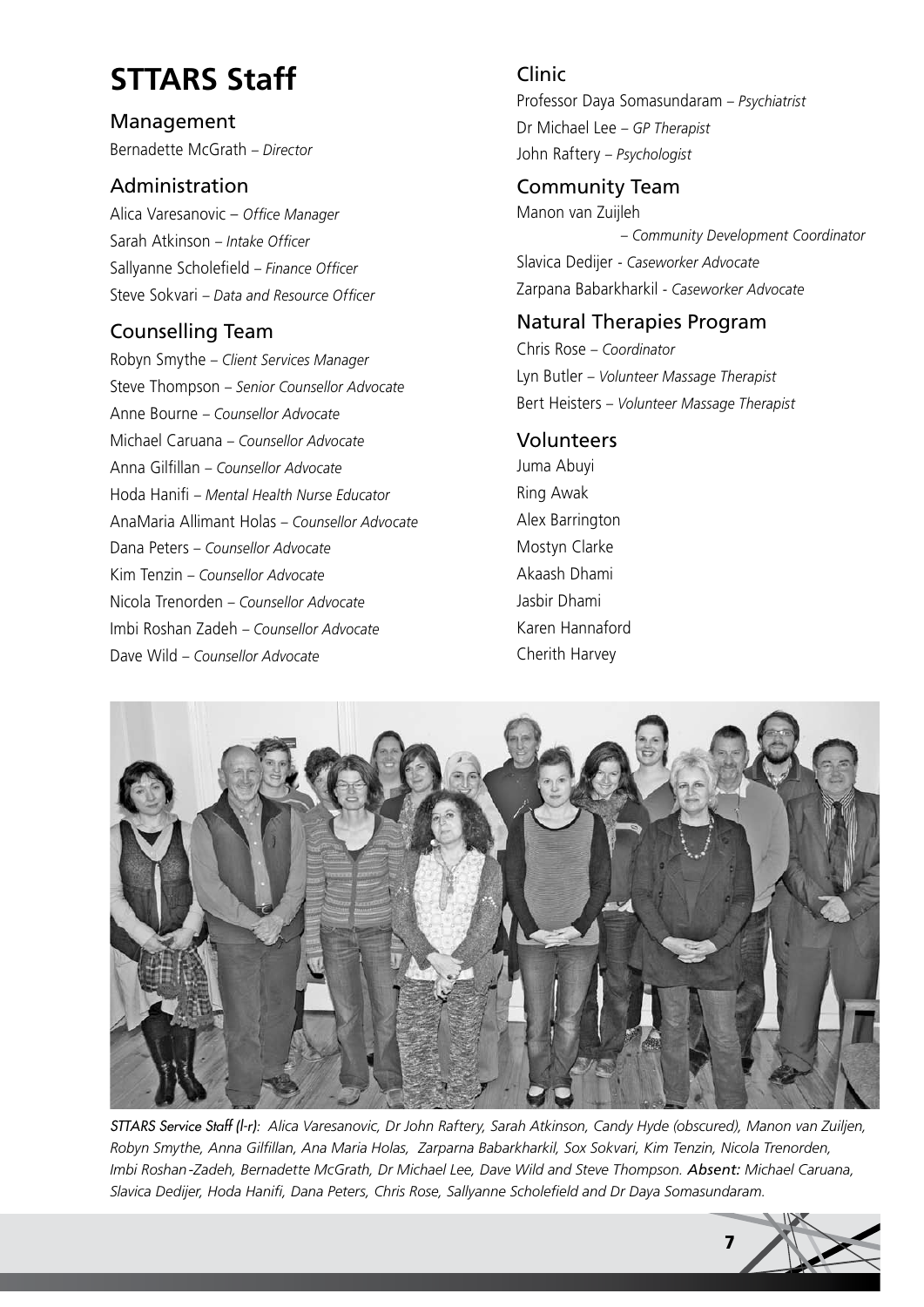Amal Hassan Fazeleh Hosseini Kate Logie Nang Sam Lynn Nilifar Najimi Alan McMahon Roy Menner Kylie Moritz Phil Potelos Ruby Rafalowicz Awi Lily Theingri Wayne Sachs Antony Scholefield Lydia San Yee Peyman Zeynali Kerry Wagner

*Our sincere* thanks *go to our Interpreters for the work you do. Your professionalism and expertise is greatly appreciated by both staff and clients.*

## **Acknowledgements**

#### Funding Bodies

Commonwealth Department of Health & Ageing SA Department of Health (Mental Health Unit) Commonwealth Department of Immigration & Citizenship SA Department of Families & Communities

Commonwealth Department of Family & Community Services

#### Organisation and Agencies

Adelaide Secondary School of English Adelaide Women's and Children's Hospital African Communities Council of SA Amnesty International Anglicare ARA Jobs Pty Ltd Ascot Primary School Ausdance SA Australian Red Cross Australian Refugee Association Baptist Community Care BEECOS Bellevue Heights Primary School Bowden Brompton Community Centre CAMHS Western Region CAMHS Southern Region Central Northern Adelaide Health Service Clovelly Park Primary School Cowandilla Primary School Economic Outlook TAFE English Language Services Families SA Refugee Services Forum of Australian Services for Survivors of Torture & Trauma (FASSTT) Flinders University – School of Psychology Flinders University – School of Social Administration & Social Work Flinders Primary School Housing SA John French Katron Creative Libby Hogarth & Associates

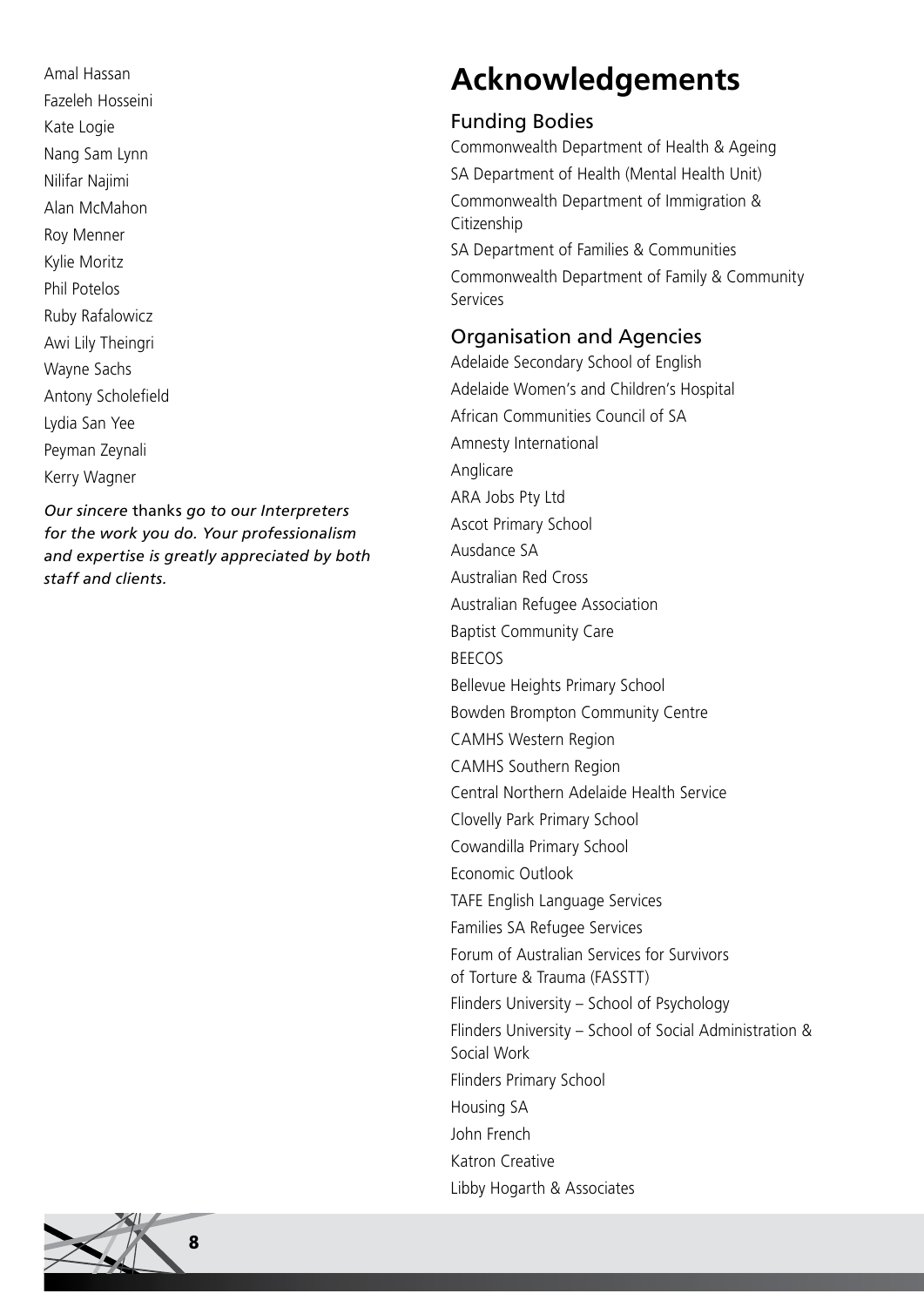- Legal Services Commission LM Training Lutheran Community Care Migrant Health Service Migrant Resource Centre Middle Eastern Communities Council of SA Muslim Women's Association Multicultural Communities Council SA Multicultural Youth SA Multicultural Aged Care SA Navigate Program(Centacare – Seaton) Northfield Primary School ONCALL Interpreters & Translators Agency Our Lady of Sacred Hearts Secondary School Pure Funk Dance Radio Adelaide Red Shield Housing Relationships Australia Richmond Primary School Ridley Grove Primary School Salisbury North Primary School SA Refugee Health Network
- SA Dept. of Education and Training SA Multicultural & Ethnic Affairs Commission Shantarasa School of Yoga SHINE SA Southern Adelaide Health Service-Southern CAMHS TAFE SA The Magdalene Centre TIS (Translating & Interpreting Service) Toc H South Australia Twelve 25 Youth Enterprise Centre Salisbury Uniting Care Wesley Working Images Woodville Primary School

*A special* thank you *to Kaz Eaton of Boylan Lawyers for pro-bono legal services and Adrian and Chris from Economic Outlook for their generous IT support.*

### **Client Statistics 2009-10**

During the year 2009/10 STTARS received 311 new referrals The majority of referrals were made by family or friends in the first 12 months post-arrival. Services were provided to 536 clients.

This represents a 6% increase over the previous year. Of these 90 were children and young people aged 20 years or less. 62 clients receiving STTARS' services were asylum seekers.



#### Clients receiving Counselling Services

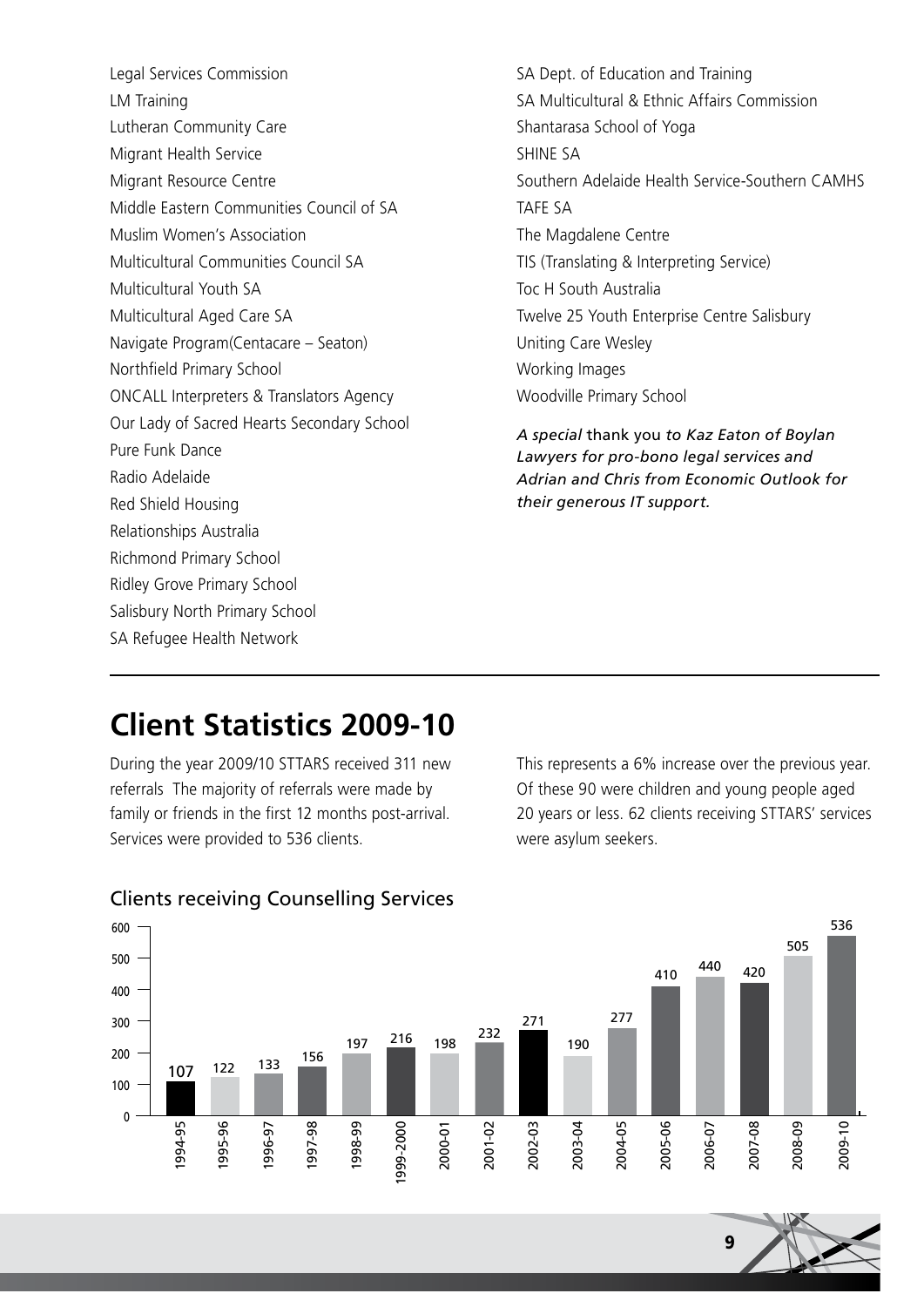#### Client Statistics 2009-10 contd.

#### **0** 20 40 60 80 100 Red Cross Families SA Education-Primary/Secondary English Language Schools Health-Mental Health-General Medical Health-Allied IHSS Internal Client-Self/ Family/Friends Source of new Referrals Clients by Region Middle East Africa Asia Europe Other  $\overline{0}$ 50 100 150 200 250 105 34 245 25 Community NGOs

#### Age distribution of STTARS clients





11

### Length of Residency

10

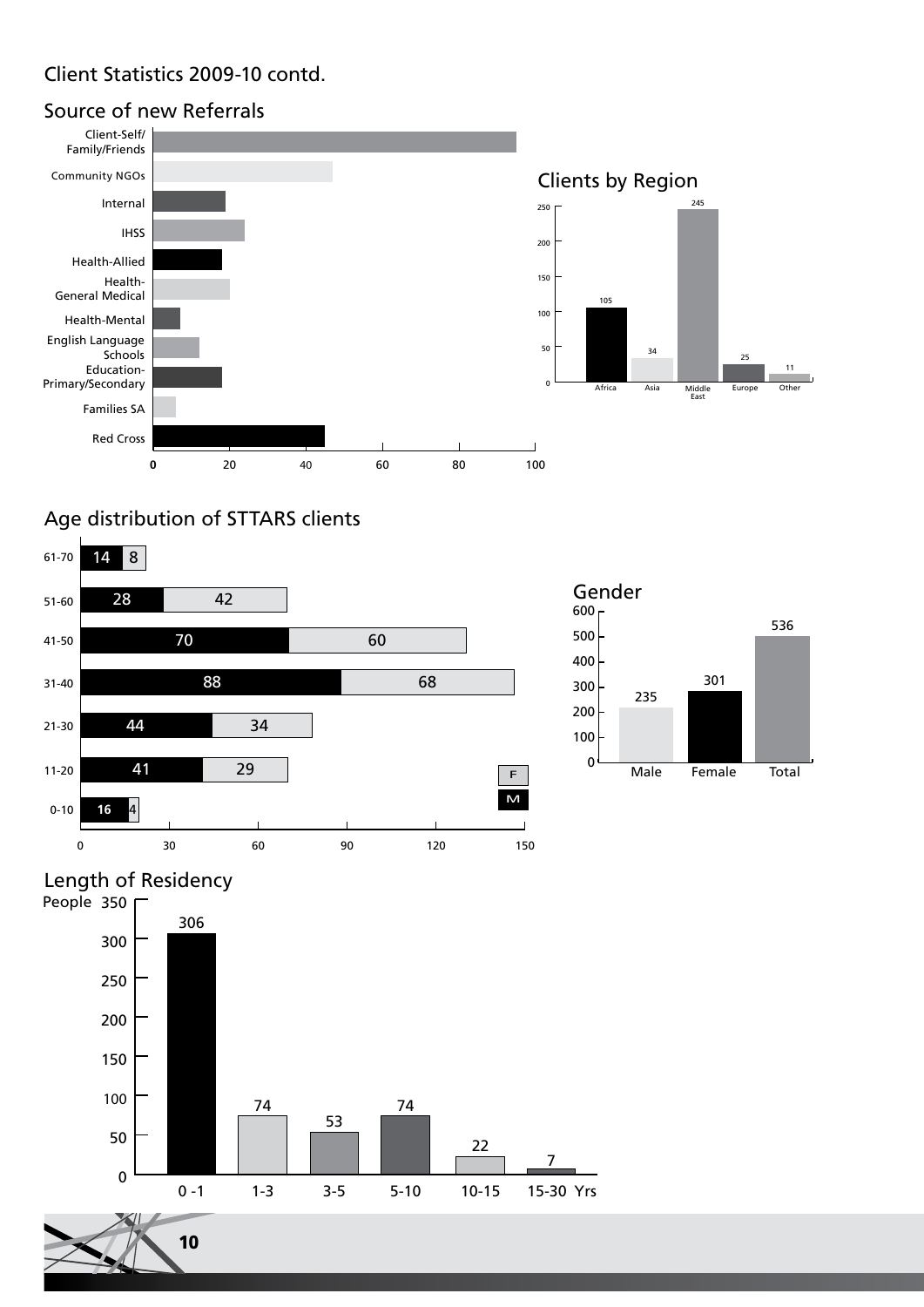# **H** Peter Hall **CHARTERED ACCOUNTANTS**

## **Independent Auditor's Report**

#### SURVIVORS OF TORTURE & TRAUMA ASSISTANCE & REHABILITATION SERVICES INC.

We have audited the accompanying financial report of **SURVIVORS OF TORTURE & TRAUMA** ASSISTANCE & REHABILITATION SERVICE INC. which comprises the Balance Sheet as at 30 June 2010, the Income & Expenditure Statement for the year ended 30 June 2010, a summary of significant accounting policies and other explanatory notes.

#### *The Responsibility of The Board of Management for* SURVIVORS OF TORTURE & TRAUMA ASSISTANCE & REHABILITATION SERVICE INC. *for the Financial Report*

The Board of Management are responsible for the preparation and fair presentation of the financial report in accordance with Australian Accounting Standards (including the Australian Accounting Interpretations). This responsibility includes designing, implementing and maintaining internal control relevant to the preparation and fair presentation of the financial report that is free from material misstatement, whether due to fraud or error; selecting and applying appropriate accounting policies; and making accounting estimates that are reasonable in the circumstances.

#### *Auditor's responsibility*

Our responsibility is to express an opinion on the financial report based on our audit. We conducted the audit in accordance with Australian Auditing Standards. These Auditing Standards require that we comply with relevant ethical requirements relating to audit engagements and plan and perform the audit to obtain reasonable assurance whether the financial report is free from material misstatement.

An audit involves performing procedures to obtain audit evidence about the amounts and disclosures in the financial report. The procedures selected depend on the auditor's judgement, including the assessment of the risks of material misstatement of the financial report, whether due to fraud or error. In making those risk assessments, the auditor considers internal controls relevant to the entity's preparation and fair presentation of the financial report in order to design audit procedures that are appropriate in the circumstances, but not for the purpose of expressing an opinion of the effectiveness of the entity's internal control. An audit also includes evaluating the appropriateness of accounting policies used and the reasonableness of accounting estimates made by the Board of Management, as well as evaluating the overall presentation of the financial report.

We believe that the audit evidence we have obtained is sufficient and appropriate to provide a basis for our audit opinion.

#### *Auditor's Opinion*

In our opinion, the financial report presents fairly, in all material respects, the financial position of SURVIVORS OF TORTURE & TRAUMA ASSISTANCE & REHABILITATION SERVICE INC. as of 30 June 2010, and of its financial performance in accordance with Australian Accounting Standards (including the Australian Accounting Interpretations).

**Peter Hall – Chartered Accountants** Dated: 21<sup>st</sup> October 2010

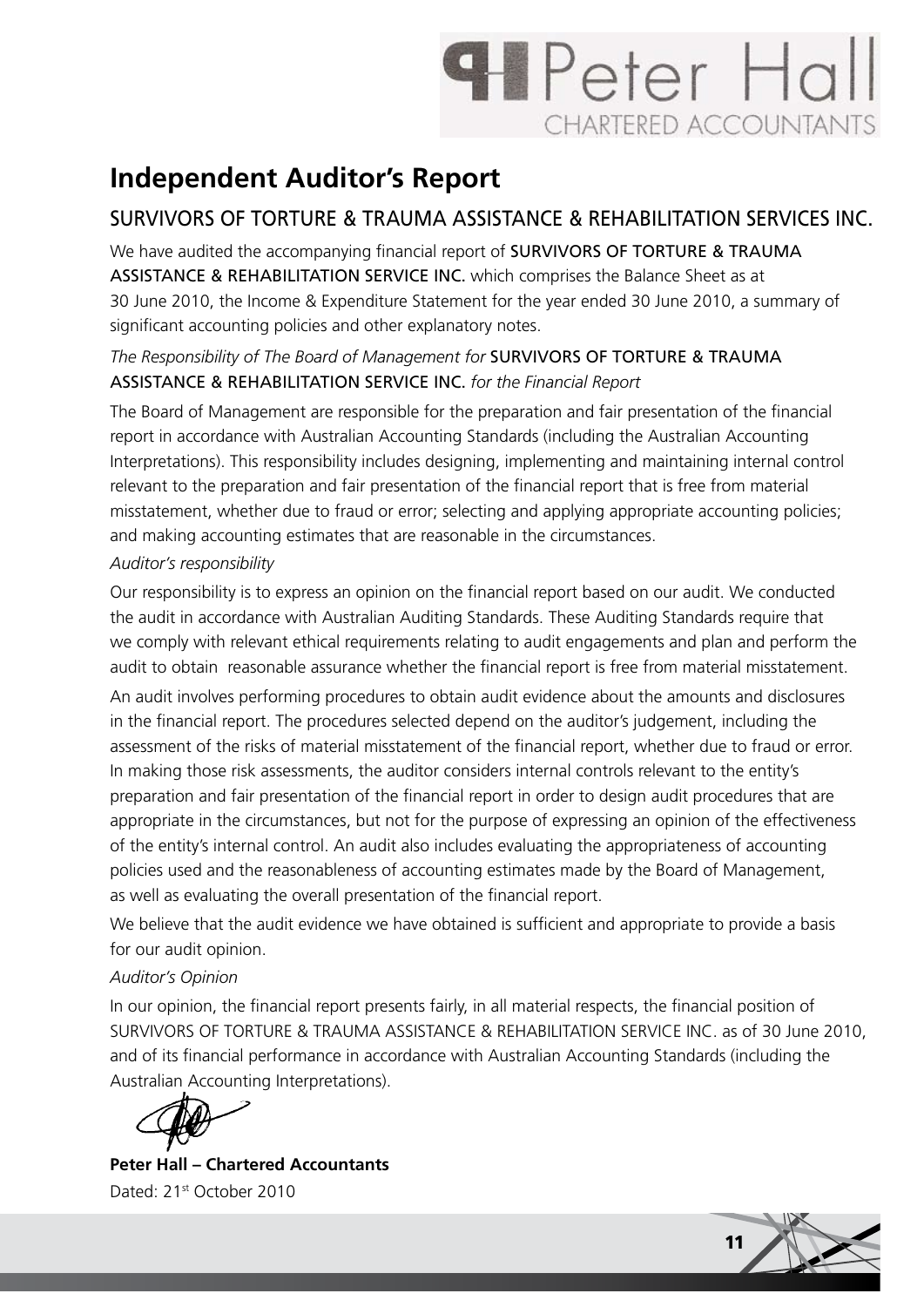#### Survivors of Torture & Trauma Assistance & Rehabilitation Services Inc. FINANCIAL REPORT FOR THE YEAR ENDED 30 JUNE 2010

#### **BOARD REPORT**

The Board members submit the financial report of SURVIVORS OF TORTURE & TRAUMA ASSISTANCE & REHABILITATION SERVICES INC. for the financial year ended 30 June 2010.

In accordance with Section 35(5) of the Associations Incorporations Act 1985, the Board of the SURVIVORS OF TORTURE & TRAUMA ASSISTANCE & REHABILITATION SERVICES INC. hereby states that during the financial year ended 30 June 2010.

- (a) (i) No officer of the association;
	- (ii) No firm of which the officer is a member;
	- (iii) No body corporate in which an officer has a substantial financial interest;

Has received or become entitled to receive a benefit as a result of a contract between the officer, firm or body corporate and the association.

(b) No officer of the association has received directly or indirectly from the association any payment or other benefit of a pecuniary value.

This report is made in accordance with a resolution of the Board and is signed for and on behalf of the Board by:

May Ellis

BOARD MEMBER BOARD MFMBFR Dated this 21<sup>st</sup> day of October 2010

Survivors of Torture & Trauma Assistance & Rehabilitation Services Inc. FINANCIAL REPORT FOR THE YEAR ENDED 30 JUNE 2010

#### **STATEMENT BY MEMBERS OF THE BOARD OF MANAGEMENT**

The Board have determined that the association is not a reporting entity.

The Board have determined that this special purpose financial report should be prepared in accordance with the accounting policies outlined in Note 1 to the financial report.

In the opinion of the Board, the financial report:

- 1. Presents fairly position of the SURVIVORS OF TORTURE & TRAUMA ASSISTANCE & REHABILITATION SERVICES INC. for the year ended 30<sup>th</sup> June 2010 and its performance for the year ended on that date.
- 2. At the date of this statement, there are reasonable grounds to believe that the SURVIVORS OF TORTURE & TRAUMA ASSISTANCE & REHABILITATION SERVICES INC. will be able to pay its debts as and when they fall due.

This statement is made in accordance with a resolution of the Board and is signed for and on behalf of the Board by:

May Ellis

BOARD MEMBER BOARD MEMBER Dated this 21<sup>st</sup> day of October 2010

12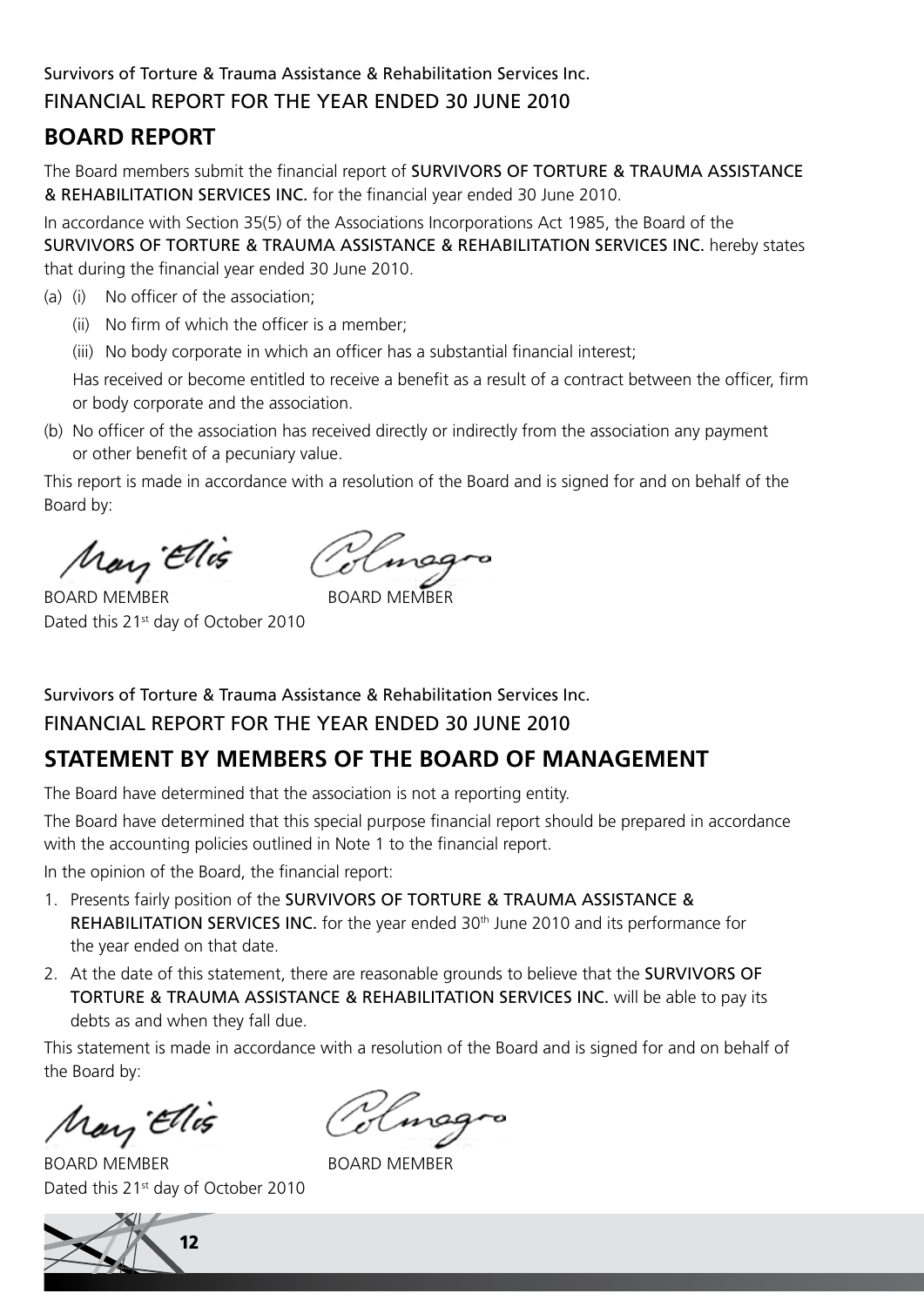#### **Survivors of Torture & Trauma Assistance & Rehabilitation Services Inc.**

## **Statement of Income and Expenditure** FOR THE YEAR ENDED 30TH JUNE 2010

|                                     | 2010      | 2009      |
|-------------------------------------|-----------|-----------|
|                                     | S         | \$        |
| <b>INCOME</b>                       |           |           |
| <b>GRANTS</b>                       |           |           |
| Christmas Island Project            | 1,419     | 130,580   |
| Complex Case Support                | 72,038    |           |
| <b>DHA Base</b>                     | 161,327   | 158,314   |
| <b>DHA Additional</b>               | 306,155   | 300,500   |
| DIAC - SGP                          | 49,466    | 60,000    |
| <b>DOH Grants</b>                   | 302,400   | 297,500   |
| <b>FACS Emergency Relief Grant</b>  | 5,000     | 6,200     |
| <b>FSA CYP</b>                      | 32,833    | 31,800    |
| Port Augusta Project                | 58,652    |           |
| Small Project Funds                 | 12,563    | 35,617    |
| Youth Brokerage Fund                | 1,489     | 1,375     |
|                                     | 1,003,342 | 1,021,886 |
| <b>OTHER</b>                        |           |           |
| <b>Bank Interest</b>                | 18,888    | 32,807    |
| Donations & Memberships             | 3,969     | 10,610    |
| Fundraising, Training & Sponsorship | 16,014    | 2,378     |
| Sundry Income                       |           | 1,818     |
|                                     | 38,871    | 47,613    |
| <b>TOTAL INCOME</b>                 | 1,042,213 | 1,069,499 |
|                                     |           |           |
| <b>LESS EXPENSES</b>                |           |           |
| Activity                            |           | 930       |
| Audit Expenses                      | 2,630     | 2,540     |
| Advertising & Marketing             | 995       | 168       |
| <b>Bank Charges</b>                 | 2,538     | 2,100     |
| Bus, Taxi & Hire Car                | 1,201     |           |
| <b>Cleaning Expenses</b>            | 6,949     | 6,932     |
| Community Development               | 26,189    | 30,043    |
| Consultancy Fees                    | 16,640    | 16,890    |
| Depreciation                        | 15,300    | 15,300    |
| <b>FASSTT Expenses</b>              | 19,161    | 7,700     |
| Furniture & Equipment               | 213       | 2,874     |
| Insurance                           | 2,600     | 2,600     |
| Internet Expenses                   | 2,283     | 2,253     |
| Interpreting Costs                  | 39,728    | 36,748    |
| Library & Resources                 | 2,204     | 1,776     |
| Light & Power                       | 3,411     | 3,778     |
| <b>Meeting Expenses</b>             | 2,959     | 2,931     |
| Provision for Long Service Leave    | 9,022     | 12,104    |
| Motor Vehicle Expenses              | 19,681    | 22,543    |
| OH&S Fees                           |           | 2,445     |
| Payline Expenses                    | 3,188     | 2,726     |

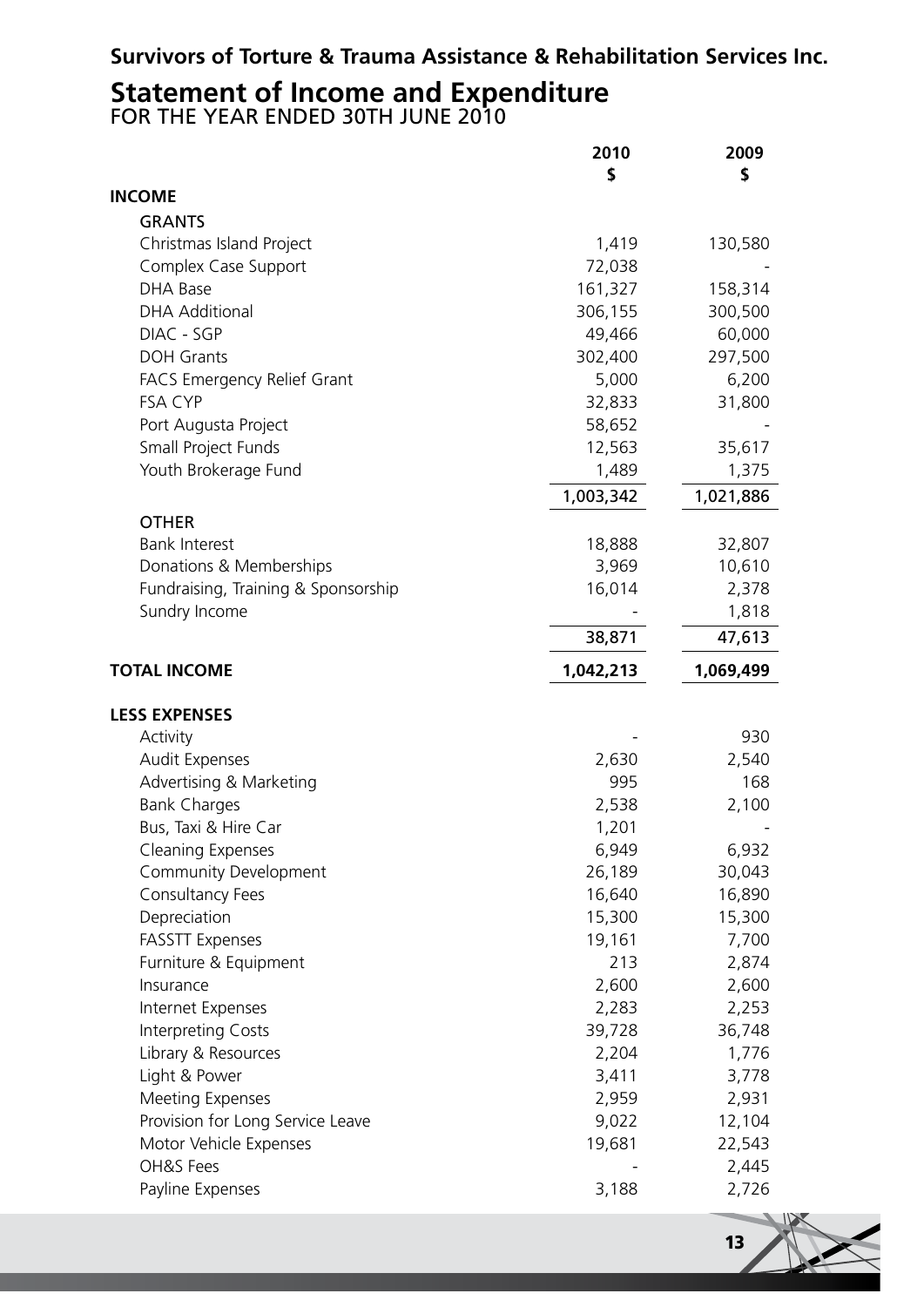#### **Survivors of Torture & Trauma Assistance & Rehabilitation Services Inc.**

## **Statement of Income and Expenditure** FOR THE YEAR ENDED 30TH JUNE 2010

|                                                 | 2010      | 2009      |
|-------------------------------------------------|-----------|-----------|
|                                                 | \$        | \$        |
| <b>LESS EXPENSES contd.</b>                     |           |           |
| Postage                                         | 2,039     | 1,667     |
| Printing & Stationery                           | 12,294    | 13,994    |
| Projects                                        | 33,148    | 133,892   |
| Provision of Annual Leave                       | 13,834    | (5, 247)  |
| Provision for Sick Leave                        |           | 5,487     |
| Rent                                            | 10,221    | 9,360     |
| Repairs & Maintenance                           | 10,332    | 5,797     |
| Salaries & Wages                                | 708,758   | 613,835   |
| Security                                        | 414       | 781       |
| <b>Staff Amenities</b>                          | 2,030     | 2,128     |
| <b>Sundry Expenses</b>                          | 6,011     | 3,189     |
| Superannuation                                  | 69,918    | 54,239    |
| Telephone                                       | 16,596    | 14,938    |
| Training & Development                          | 512       | 3,409     |
| Travel & Accommodation                          | 4,114     | 7,669     |
| WorkCover                                       | 24,284    | 22,949    |
|                                                 | 1,091,397 | 1,063,468 |
| <b>OPERATING SURPLUS/(DEFICIT) FOR THE YEAR</b> | (49, 184) | 6,031     |

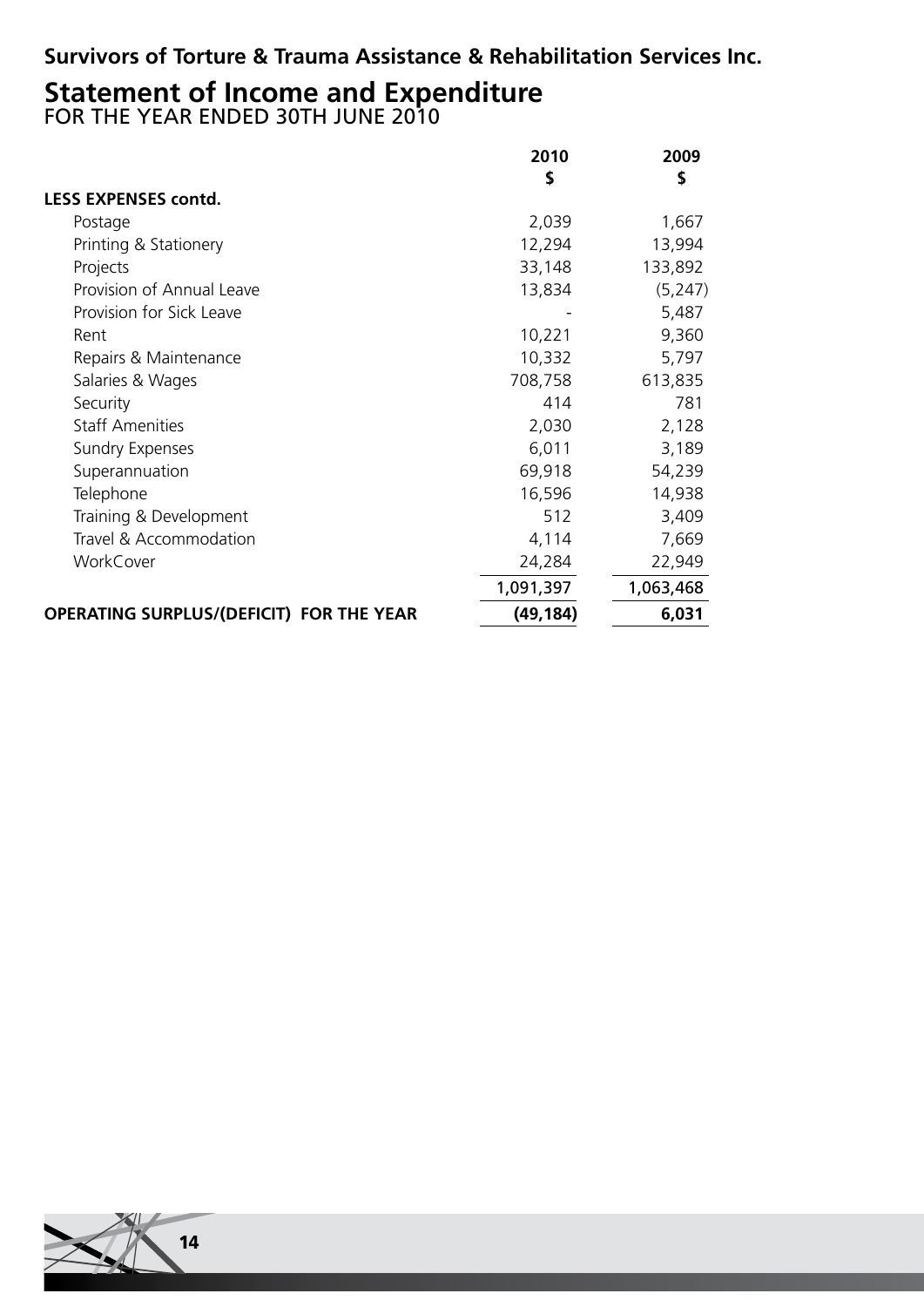#### **Survivors of Torture & Trauma Assistance & Rehabilitation Services Inc.**

**Balance Sheet** FOR THE YEAR ENDED 30TH JUNE 2010

|                                                                  | 2010               | 2009              |
|------------------------------------------------------------------|--------------------|-------------------|
|                                                                  | \$                 | \$                |
| <b>ASSETS</b>                                                    |                    |                   |
| <b>CURRENT</b>                                                   |                    |                   |
| <b>Accounts Receivable</b><br><b>Business Online Saver</b>       | 194,228            | 171,729           |
|                                                                  | 201,715            | 374,689           |
| Cash Management Account<br>Cash Management Account Building Fund | 138,228<br>124,654 | 84,795<br>121,702 |
| CBA - Friends of STTARS                                          | 25,779             | 18,093            |
| Cheque Account                                                   | 16,161             | 155               |
| <b>Emergency Fund Account</b>                                    | 626                | 384               |
| <b>GST Paid</b>                                                  | 19,119             | 8,881             |
| Other Bank Accounts                                              | 68,427             |                   |
| Petty Cash Fund                                                  | 500                | 300               |
| Prepayments                                                      | 25,848             |                   |
| Stock on Hand                                                    |                    | 600               |
|                                                                  | 815,285            | 781,328           |
| <b>NON CURRENT</b>                                               |                    |                   |
| Plant & Equipment - at cost                                      | 227,405            | 215,708           |
| <b>Accumulated Depreciation</b>                                  | (145, 705)         | (130, 405)        |
| Motor Vehicles - at cost                                         |                    | 22,936            |
| <b>Accumulated Depreciation</b>                                  |                    | (22,936)          |
|                                                                  | 81,700             | 85,303            |
| <b>TOTAL ASSETS</b>                                              | 896,985            | 866,631           |
|                                                                  |                    |                   |
| <b>LIABILITIES</b>                                               |                    |                   |
| <b>CURRENT</b><br>PAYG Payable                                   | 4,132              | 4,586             |
| Pay Clearing Account                                             | 5,318              | 6,464             |
| Accounts Payable                                                 | 11,714             | 4,711             |
| <b>GST Collected</b>                                             | 75,041             | 46,986            |
| Grants Received in Advance                                       | 31,527             | 1,489             |
| Provision for Annual Leave                                       | 48,648             | 34,814            |
| Provision for Long Service Leave                                 | 62,424             | 53,402            |
| Provision for Research Projects                                  | 23,231             | 23,231            |
| Provision for Sick Leave                                         | 12,665             | 12,665            |
| Provision for EBA Super                                          |                    | 6,814             |
|                                                                  | 274,700            | 195,162           |
| <b>NON CURRENT</b>                                               |                    |                   |
| <b>Building Fund Provision</b>                                   | 100,000            | 100,000           |
| Provision for Service Development                                | 280,000            | 280,000           |
|                                                                  | 380,000            | 380,000           |
| <b>TOTAL LIABILITIES</b>                                         | 654,700            | 575,162           |
| <b>NET ASSETS</b>                                                | 242,285            | 291,468           |
| <b>REPRESENTED BY:</b>                                           |                    |                   |
| <b>MEMBER FUNDS</b>                                              |                    |                   |
| Balance B/F Previous Year                                        | 291,469            | 285,438           |
| Plus: Surplus/(Deficit) for the Year                             | (49, 184)          | 6,031             |
|                                                                  | 242,285            | 291,469           |
|                                                                  |                    |                   |

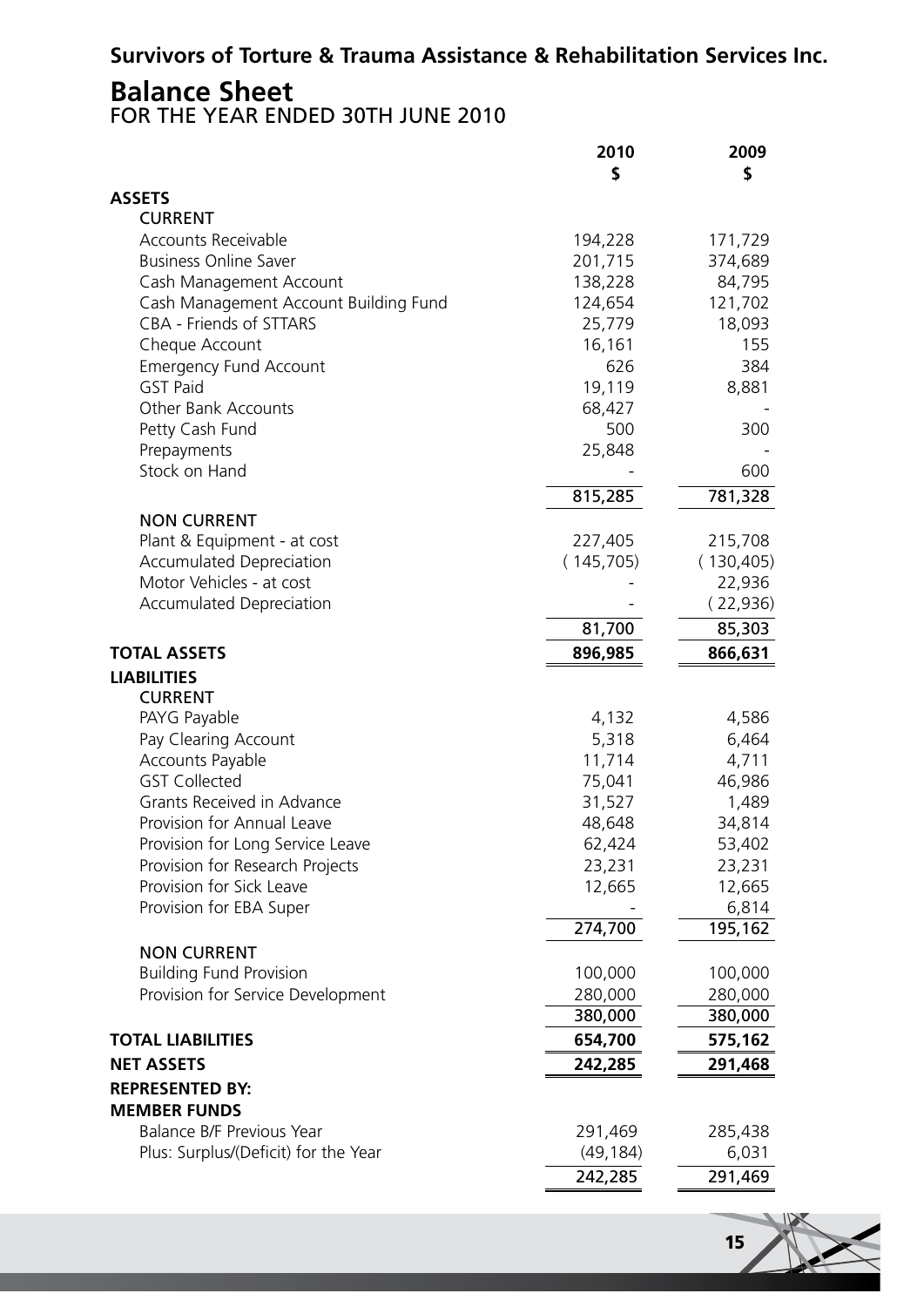### NOTES TO AND FORMING PART OF THE ACCOUNTS FOR THE YEAR ENDED 30 JUNE 2010

### **NOTE 1 : STATEMENT OF ACCOUNTING POLICIES**

This financial report is a special purpose financial report prepared in order to satisfy the financial reporting requirements of the SURVIVORS OF TORTURE & TRAUMA ASSISTANCE & REHABILITATION SERVICE INC. under the Associations Incorporation Act 1985.

The Board has determined that the council is not a reporting entity. The financial report has been prepared in accordance with the requirements of the Associations Incorporation Act 1985 and the following Australian Accounting Standards:

|        | AAS 5: Materiality                  |
|--------|-------------------------------------|
|        | AAS 6: Accounting Policies          |
| AAS 8: | Events Occurring After Balance Date |

No other Australian Accounting Standard, Urgent Issued Group Consensus Views or other authoritative pronouncements of the Australian Accounting Standards Board have been applied. The financial report has been prepared on an accruals basis and is based on historic costs and does not take into account changing money values, or except where specifically stated, current valuations of non-current assets.

The following specific accounting policies have been adopted in the preparation of this financial report:

a) Income Tax

The Fund is exempt from income tax under the provisions of Section 50-40 of the Income Tax Assessment Act 1997.

b) Plant & Equipment

The depreciable amount of all Plant & Equipment is depreciated over the useful lives of the assets to the association commencing from the time the asset is held ready for use.

#### c) Employee Entitlements

Provision is made for the Funds liability for employee entitlements arising from services rendered by employees to balance date. Employee entitlements have been measured at their nominal amount and include related on costs.

#### d) Investment Income

Investment income is recorded on a cash basis only.